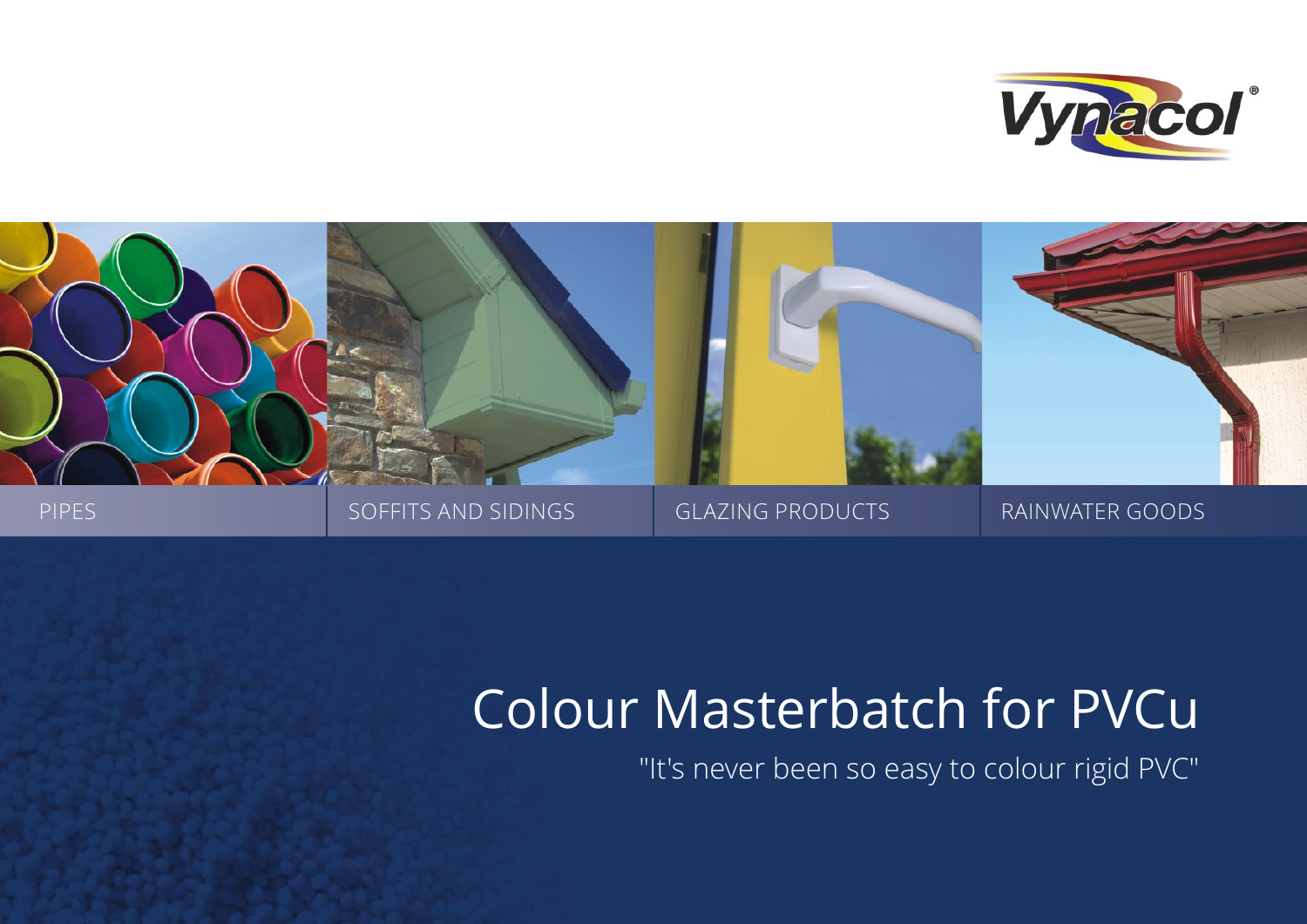**Vynacol® masterbatch is the answer to all the compatibility and processing issues previously associated with adding colour to both rigid and flexible PVC materials.**

Since its launch in 2000, processors throughout the world have discovered that the use of Vynacol® makes adding colour to PVC just as easy and hassle free as colouring any other polymer.

**99% of processors who trial this masterbatch then go on to purchase production quantities.**





## **Reducing Costs and Increasing Manufacturing Flexibility**

**Manufacturers of PVCu mouldings and extrusions for the construction industry can benefit from the significant advantages of using Vynacol masterbatch for colouring their products.** 

- Lower stock holding compared to pre-compounded materials
- More flexibility in colour choices
- **Shorter lead times**
- **Optimum dispersion of pigments and functional additives** resulting in streak free, even colours
- **Dust free, with no health and safety concerns when compared** to undispersed colourants and additives
- Reduction in cleaning and colour change costs





## **Highly Recommended for Construction Products**

**Vynacol is suitable for processing on all types of PVC moulding, extrusion and calendering plant.** 

It is available in two formats, both designed for automatic dosing or weighed batch addition:

#### **Regular pellet**

Formulated for use in either pelletised PVC compound or powder dry blend feedstock. Available in quantities from 25 Kgs upward, this is ideal for colouring small batch runs of special colours.

#### **Prill**

Spherical particles, nominally 1.2 – 1.4mm diameter. These offer the processor improved distributive mixing, especially in powder blend feedstock. Particularly suited for low addition applications where optimum homogenisation is required.

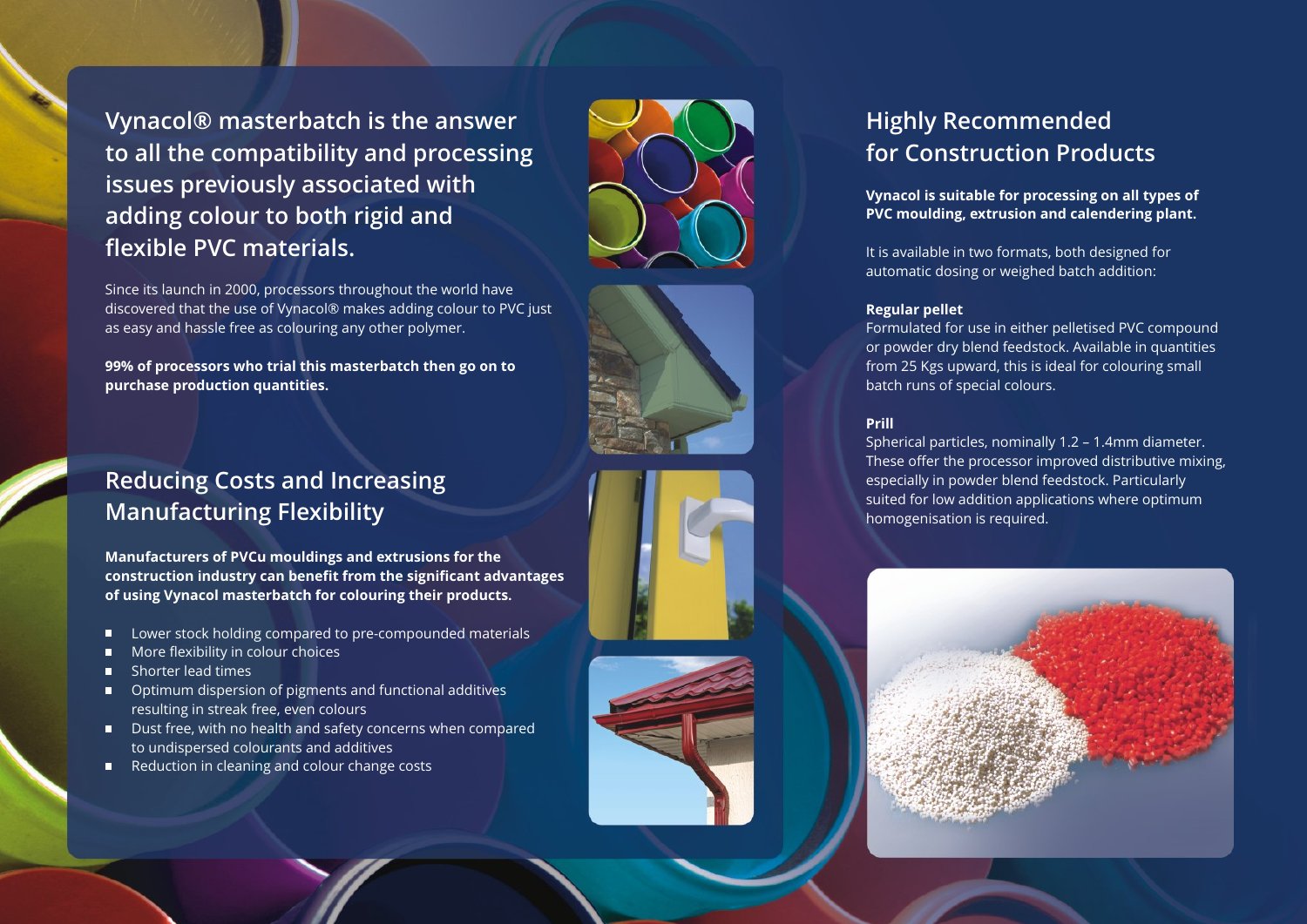## **How We Ensure Vynacol Works For You**

The host PVCu compound will be formulated to offer the physical performance and the durability required by the product. The stabilisation type, stabilisation level and filler level will all contribute to the base colour of the PVC compound. Some adjustment to the Vynacol formulation may be necessary to take this into account. The formulation stabilisation type and filler level will also affect its long term appearance. Prolonged exterior exposure could result in some yellowing or chalking [where the surface of the plastic starts to disintegrate due to uv degradation exposing the filler and/or TiO2 embedded in the PVC] which can mistakenly be identified as a colour failure. However, it is important to choose durable pigments that have a long lasting performance appropriate to the product specification. Two systems commonly used to express the performance of colourants are:-

- Blue scale for wool scale] determines the fastness of a colourant to daylight on a scale of 1-8 where 8 is the highest value. Most exterior applications insist on at least 6, ideally greater
- Gr ey scale is a method to define the change of a shade due to weathering on a scale of 1-5 where 5 is no change and 3 or 4 are generally regarded as acceptable

We understand that where the product is to be used and it 's expected service life are also relevant and will influence the colourant choice and level. For this reason we have a number of standard products for specific applications.

We are very happy to pr ovide samples of the colours shown in the featured chart.

| <b>APPLICATION</b>      | <b>RAL/BS</b> | <b>NEW CODE</b> | <b>NEW CODE PRILL</b> | <b>COLOUR</b>          | LF.            | <b>GS</b>      |
|-------------------------|---------------|-----------------|-----------------------|------------------------|----------------|----------------|
| <b>GLAZING COLOURS</b>  | 8001          | 83301           | 83321/P               | <b>OCHRE BROWN</b>     | $7 - 8$        | $4 - 5$        |
| <b>GLAZING COLOURS</b>  | 8003          | 83302           | 83322/P               | <b>CLAY BROWN</b>      | $7 - 8$        | $4 - 5$        |
| <b>GLAZING COLOURS</b>  | 8017          | 83303           | 83323/P               | <b>SEPIA BROWN</b>     | 8              | $4 - 5$        |
| <b>GLAZING COLOURS</b>  | 8019          | 83304           | 83324/P               | <b>GREY-BROWN</b>      | $7 - 8$        | $4 - 5$        |
| RAINWATER COLOURS       | 8003          | 83305           | 83325/P               | <b>CLAY BROWN</b>      | 8              | $4 - 5$        |
| RAINWATER COLOURS       | 8017          | 83306           | 83326/P               | CHOCOLATE BROWN        | 8              | $4 - 5$        |
| SOFFIT/SIDING COLOURS   | 1017          | 13101           | 13111/P               | SAFFRON YELLOW         | 8              | $4 - 5$        |
| SOFFIT/SIDING COLOURS   | BS.14C35      | 63801           | 63811/P               | <b>CHARTWELL GREEN</b> | 8              | $4 - 5$        |
| SOFFIT/SIDING COLOURS   | 7035          | 74601           | 74611/P               | PALE GREY              | 8              | $4 - 5$        |
| SOFFIT/SIDING COLOURS   | BS.06C33      | 83307           | 83327/P               | CAMEO                  | 8              | $4 - 5$        |
| SOFFIT/SIDING COLOURS   | BS.08B19      | 83308           | 83328/P               | <b>BEIGE</b>           | 8              | $4 - 5$        |
| SOFFIT/SIDING COLOURS   | 3005          | 33701           | 33711/P               | <b>WINE RED</b>        | $7 - 8$        | $4 - 5$        |
| SOFFIT/SIDING COLOURS   | BS.20C40      | 54501           | 54511/P               | NAVY BLUE              | $7 - 8$        | $4 - 5$        |
| SOFFIT/SIDING COLOURS   | 6009          | 63802           | 63812/P               | FIR GREEN              | $7 - 8$        | $4 - 5$        |
| SOFFIT/SIDING COLOURS   | BS.00A09      | 74602           | 74612/P               | <b>GUTTER GREY</b>     | 8              | $4 - 5$        |
| SOFFIT/SIDING COLOURS   | 8003          | 83309           | 83329/P               | CARAMEL/TAN            | 8              | $4 - 5$        |
| SOFFIT/SIDING COLOURS   | 8017          | 83310           | 83330/P               | <b>CHOCOLATE BROWN</b> | 8              | $4 - 5$        |
| SOFFIT/SIDING COLOURS   | 9017          | 95907           | 95917/P               | <b>BLACK</b>           | 8              | $4 - 5$        |
|                         |               |                 |                       |                        |                |                |
| PIPE COLOURS            | 1021          | 13102           | 13112/P               | YELLOW                 | 7              | $\overline{4}$ |
| PIPE COLOURS            | 3000          | 33702           | 33712/P               | <b>FLAME RED</b>       | 7              | $3-4$          |
| PIPE COLOURS            | 4005          | 41101           | 41111/P               | <b>BLUE-LILAC</b>      | $\overline{7}$ | $3-4$          |
| PIPE COLOURS            | 5015          | 54502           | 54512/P               | <b>SKY BLUE</b>        | $7 - 8$        | $4 - 5$        |
| PIPE COLOURS            | 5017          | 54503           | 54513/P               | <b>TRAFFIC BLUE</b>    | $7 - 8$        | $4 - 5$        |
| PIPE COLOURS            | 6016          | 63804           | 63814/P               | <b>TURQUOISE GREEN</b> | $7 - 8$        | $4 - 5$        |
| PIPE COLOURS            | 6026          | 63805           | 63815/P               | <b>OPAL GREEN</b>      | $7 - 8$        | $4 - 5$        |
| PIPE COLOURS            | 7011          | 74603           | 74613/P               | <b>IRON GREY</b>       | 8              | $4 - 5$        |
| PIPE COLOURS            | 7035          | 74604           | 74614/P               | PALE GREY              | 8              | $4 - 5$        |
| PIPE COLOURS            | 7037          | 74605           | 74615/P               | <b>DUSTY GREY</b>      | $\overline{8}$ | $4 - 5$        |
| PIPE COLOURS            | 8023          | 83311           | 83331/P               | ORANGE-BROWN           | $7 - 8$        | $\overline{4}$ |
| <b>DECKING COLOURS</b>  | 14C35         | 63801           | 63811/P               | PALE GREEN             | 8              | $4 - 5$        |
| <b>DECKING COLOURS</b>  | BS.08B17      | 83312           | 83332/P               | LATTE                  | 8              | $4 - 5$        |
| <b>DECKING COLOURS</b>  | BS381C-420    | 83313           | 83333/P               | COFFEE                 | 8              | $4 - 5$        |
| <b>DECKING COLOURS</b>  | BS.04B25      | 83314           | 83334/P               | <b>EXPRESSO</b>        | 8              | $4 - 5$        |
| <b>DECKING COLOURS</b>  | 9011/9005     | 95904           | 95914/P               | <b>BLACK</b>           | 8              | $4 - 5$        |
|                         |               |                 |                       |                        |                |                |
| <b>WHITE</b>            | 9003          | 91902           | 91912/P               | SIGNAL WHITE           | 8              | $4 - 5$        |
| <b>WHITE</b>            | 9016          | 91901           | 91911/P               | <b>TRAFFIC WHITE</b>   | 8              | $4 - 5$        |
| <b>BLACK</b>            | 9011          | 95903           | 95913/P               | <b>BLACK</b>           | 8              | $4 - 5$        |
| <b>BLACK</b>            | 9011/9005     | 95904           | 95914/P               | <b>BLACK</b>           | 8              | $4 - 5$        |
| <b>BLACK</b>            | 9005          | 95905           | 95915/P               | <b>JET BLACK</b>       | $7 - 8$        | $4 - 5$        |
|                         |               |                 |                       |                        |                |                |
| <b>MONOCONCENTRATES</b> | 3020          | 33703           | 33713/P               | <b>BRIGHT RED</b>      | $7 - 8$        | $4 - 5$        |
| <b>MONOCONCENTRATES</b> | 5017          | 54505           | 54515/P               | <b>BRIGHT BLUE</b>     | $7 - 8$        | $4 - 5$        |